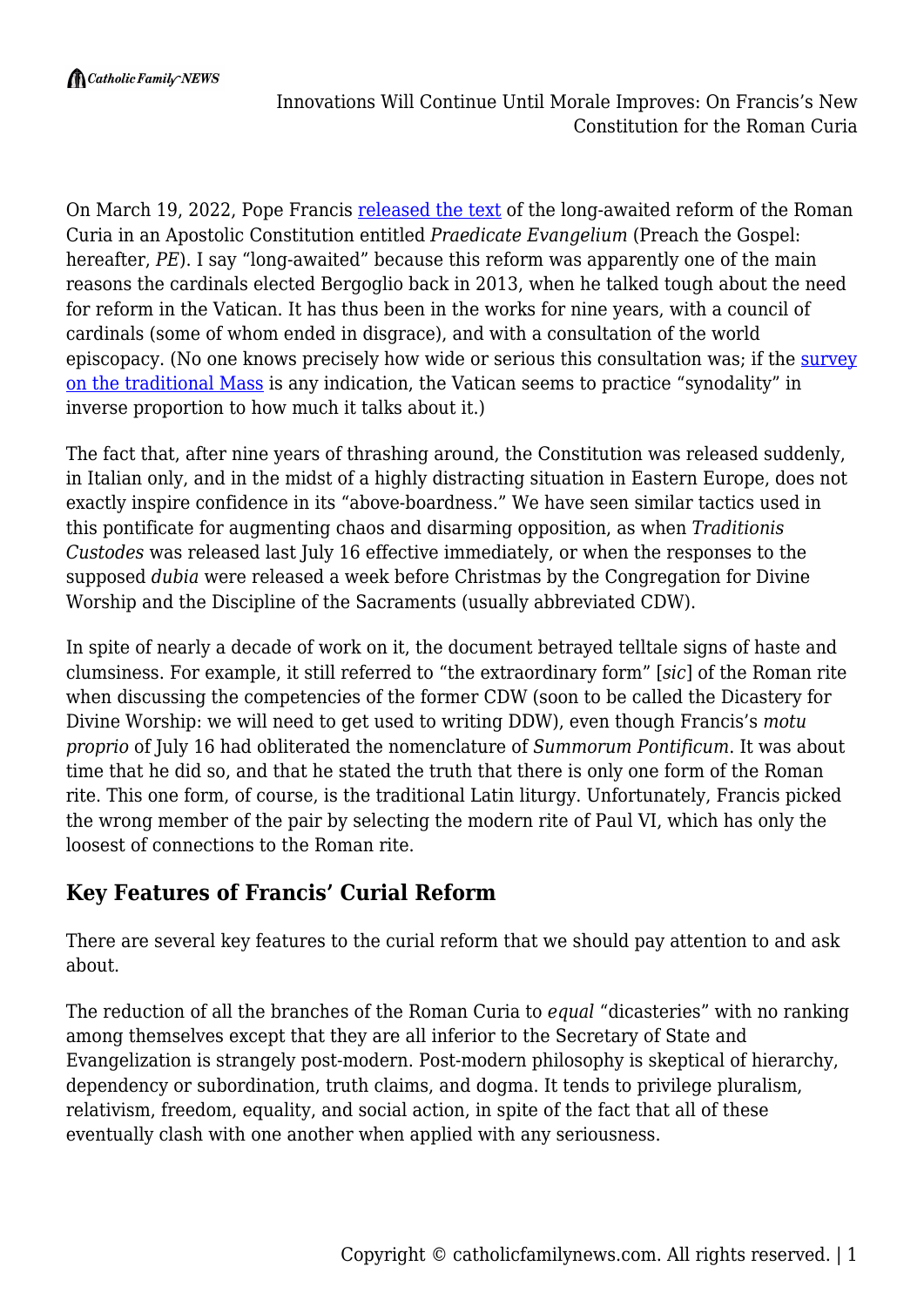In reality, there *is* a hierarchy among these various Vatican offices, as is plain for anyone who thinks theologically: the Gospel itself is revealed truth that must be first understood, and rightly understood, before it can be proclaimed. The new arrangement suggests a vision in which action and politics hold primacy over contemplation and doctrine; in which nothing is apolitical, everything politicized. As one commentator pointed out: If most of the dicasteries are now to be considered equal, and yet they must all serve the Secretariat of State, there will be even more jockeying for power and influence, as each tries to get the best seat at the Secretariat's table. As Phil Lawler mildly [puts](https://www.catholicculture.org/news/headlines/index.cfm?storyid=54238) it:

"The Dicastery for the Doctrine of the Faith, on the other hand, will have a somewhat diminished role. While the existing Congregation for the Doctrine of the Faith has had the final say on all doctrinal statements, the dicastery will now be charged with collaborating with other Vatican offices and with local churches on questions of doctrine."

This jockeying will take place especially concerning papal documents, for the reason that Loup Besmond de Senneville of *La Croix* [explains:](https://international.la-croix.com/news/religion/roman-curia-reformed-pope-francis-revolution/15822)

"The Secretariat of State is defined as the 'papal secretariat,' underlining this office's role in helping the Roman Pontiff carry out his mission. Francis also wants the Secretariat to focus particularly on the preparation of the major texts of the magisterium."

The Secretariat — think: the people in charge of the deal with Beijing that sold out the Chinese Church, either because of high-level blackmail or financial dependency — will prepare the "major texts of the magisterium." What could possibly go wrong, in a world where enormous wealth and power is concentrated in the hands of the globalists of the New World Order?

## **Severing Curial Leadership from Clerical Status**

More particularly, *PE* takes the audacious step of [severing curial leadership from clerical](https://www.lifesitenews.com/news/pope-francis-reforms-roman-curia-rules-any-layperson-can-hold-governance-positions-in-vatican) [status.](https://www.lifesitenews.com/news/pope-francis-reforms-roman-curia-rules-any-layperson-can-hold-governance-positions-in-vatican) The progressives are popping corks around the globe at the prospect of laywomen taking charge of entire Vatican dicasteries (as they have already done at many mainstream parishes). Just think of it: Sr. Hildegard Waffenmund from the highest ranks of the German Church might be put in charge of the CDW (I mean DDW), making sanctuaries a safe place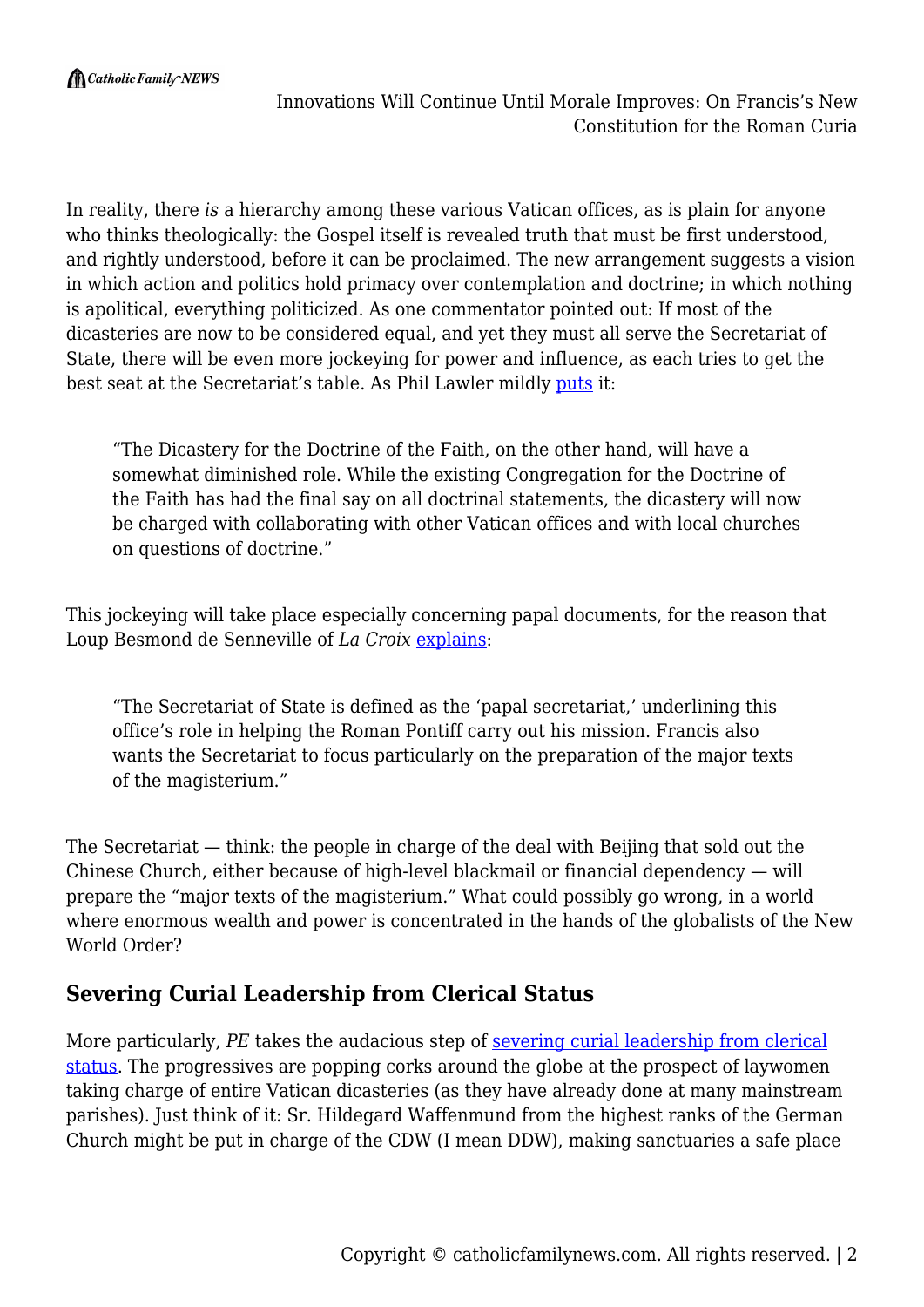for women of all ages, races, orientations, and religions! A lay theologian like Massimo Faggioli might even be tapped to lead the Congregation  $-$  I mean Dicastery  $-$  for the Doctrine of the Faith.

Lawler also [points out](https://www.catholicculture.org/news/headlines/index.cfm?storyid=54238) an example of the slapdash nature of the document, which sadly has come to characterize so many messy reforms of this pontificate:

"The document says that lay people may take roles in Church governance, but the Code of Canon Law reserves the authority of governance to the ordained clergy, saying that lay people 'can *cooperate* in the exercise of that same power.' Of course the Pope, as the supreme legislator of the Church, can amend canon law to resolve that apparent contradiction. But no such amendment has yet been suggested."

More seriously, the severance of curial leadership from clerical status suggests that the curia is being reconceived as a gigantic secretariat for the pope, instead of being seen as sharing in the hierarchical function of governing and teaching (*sub et cum Petro*). That is, although the curia has never been seen to have authority *over against* the pope, it has had in the past a certain "weight" to it that is appropriate to a body competent to issue instructions, clarifications, laws, rulings, and so forth. As Fr. Hunwicke has well explained, the curia of the Vatican is a natural outgrowth of the curia of the pope as the Bishop of Rome: every bishop is surrounded by his clergy who assist him in the tasks of ruling, teaching, and governing. [According to Cardinal Gerhard Müller](https://www.ncregister.com/news/praedicate-evangelium-poses-problems-some-church-analysts-warn), however, the changes put in motion by *PE* transform the Roman Curia "from an ecclesial entity of the Holy Roman Church into a worldly administrative apparatus."

The idea that lay people can take charge of the dicasteries seems to make them more like think-tanks or study groups, while concentrating power solely in the pope — a continuation of a now more than 150-year-old trajectory by which the diversified and complementary authorities spread throughout the Church by divine design, partly in order to give the Church due protection from the rare occurrence of wayward popes, have been weakened to such an extent that their power is treated as if it emanates from the pope and operates solely by his sufferance. I have written about this elsewhere in connection with the scandalous removal of Bishop Daniel Fernández Torres (see ["Is the Pope the Vicar of Christ](https://catholicfamilynews.com/blog/2022/03/14/is-the-pope-the-vicar-of-christ-or-ceo-of-vatican-inc/) [or CEO of Vatican, Inc?](https://catholicfamilynews.com/blog/2022/03/14/is-the-pope-the-vicar-of-christ-or-ceo-of-vatican-inc/)").

Notably, Fr. Pius Pietrzyk, professor of canon law at the Dominican House of Studies in Washington, D.C., holds that the view, stated by *PE*'s defender Fr. Gianfranco Ghirlanda,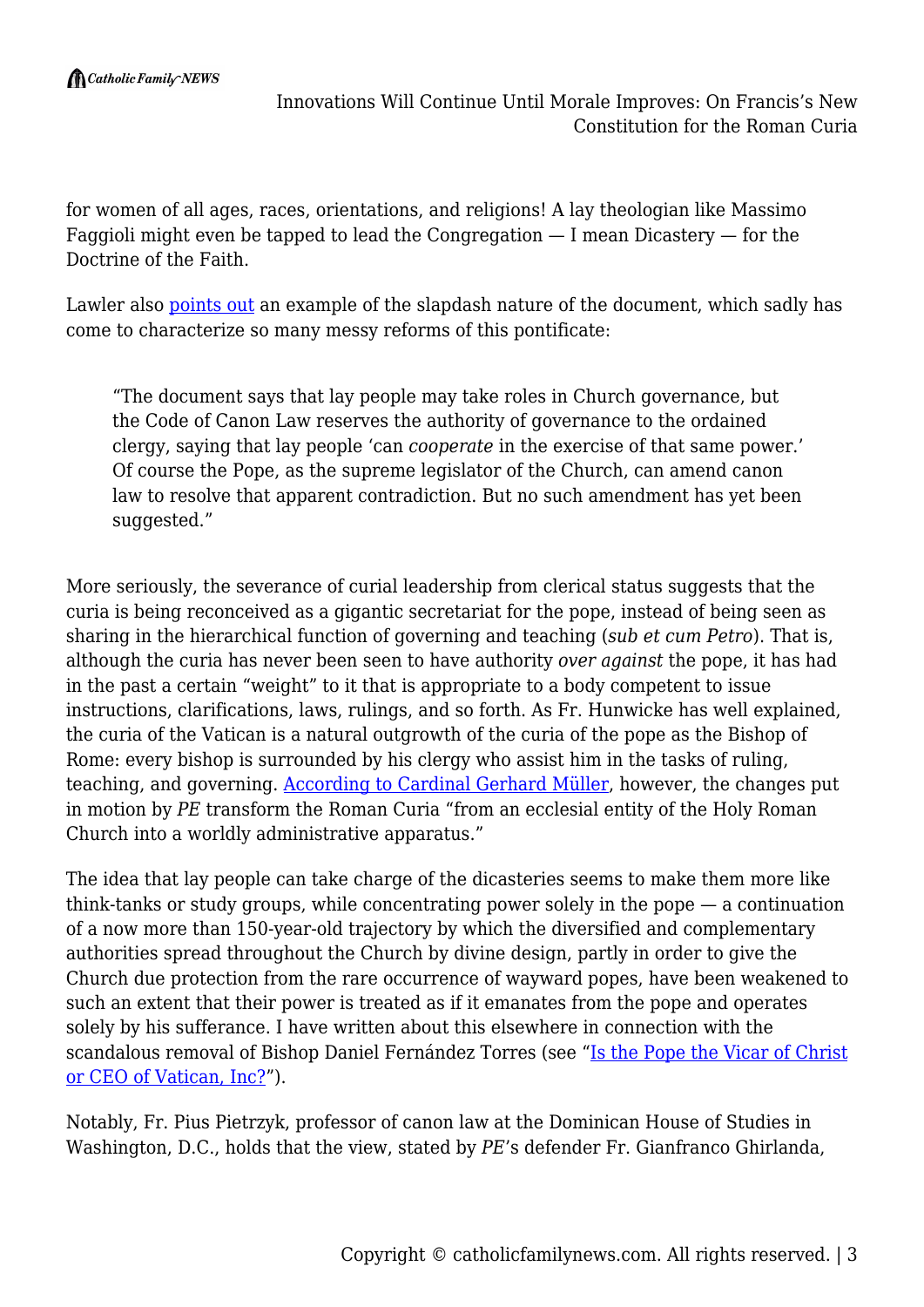

that the pope can endow a layman with the power to head a dicastery of the Roman Curia "destroys the link between episcopal consecration and the sacred offices of the bishop, to teach, sanctify and govern, and makes the pope 'the source of all authority,'" as Edward Pentin [reports](https://www.ncregister.com/news/praedicate-evangelium-poses-problems-some-church-analysts-warn). Ironically, a pope who wishes to be remembered as the one who completed the unfinished business of Vatican II has, [according to Fr. Gerald Murray,](https://www.ncregister.com/news/praedicate-evangelium-poses-problems-some-church-analysts-warn) approved provisions that contradict the teaching of that Council as given in *Christus Dominus*, the decree on the pastoral office of bishops. Nor should we be surprised, since [even](https://www.pillarcatholic.com/p/roches-rules-does-the-new-extraordinary) *[The Pillar](https://www.pillarcatholic.com/p/roches-rules-does-the-new-extraordinary)* [recognized](https://www.pillarcatholic.com/p/roches-rules-does-the-new-extraordinary) that the CDW's *Responses to the "Dubia"* violate Vatican II's presentation of the rights and responsibilities of bishops.

Moreover, having lay people on committees that are drafting and voting on policies that will apply to clergy and religious should strike us as problematic, not because we are clericalists who think that laymen can have nothing helpful to say about clergy and religious, but because it is a principle of good order (not to mention common sense) that the higher ranks should not be ruled by the lower ranks, even if they ought to take fully into account their professional expertise and insights. This almost cavalier separation of governance from ordained ministry is another step in the progressive separation of the offices of ruling, teaching, and sanctifying.

In fact, the separation of the power of governance from the power of ordination — an idea strongly espoused by the German Synodal Way — has received a potent theological critique from the former vicar of the diocese of Chur in Switzerland, Fr. Martin Grichting, who [maintains](https://www.lifesitenews.com/blogs/swiss-priest-warns-against-german-bishops-plan-to-separate-church-governance-from-ordination) that this separation is not some brilliant new idea but a resurrection of an old error that the Church has had to fight energetically in European history. Once again, this priest points to the irony that this German proposal, now embraced by *PE*, directly contradicts the teaching of Vatican II's *Lumen Gentium*. One might think that the men in charge are trying to signal that it's time to leave the Council behind — a proposition with which traditionalists would agree, but for quite different reasons.

As with *[Spiritus Domini](https://www.crisismagazine.com/2021/far-from-the-spirit-of-the-lord-on-the-popes-new-motu-proprio)* in the domain of worship, there is in *PE* a systematic conflation of the value and dignity of the laity with exercising positions of authority in the Church's government. This politicization and democratization of Church office could occur only in a time period when the truly supernatural mystery of Holy Orders — a direct participation in the priestly, kingly, and prophetic offices of Christ — has been obscured owing to the corruption of Catholic liturgy by the acids of naturalism and secularism.

## **Is the Pope's Primary Task to Evangelize?**

On another point, it seems odd, too, that *PE* makes the pope *ex officio* head of the Dicastery for Evangelization, which, with the Secretariat of State, rules the roost. Is the pope's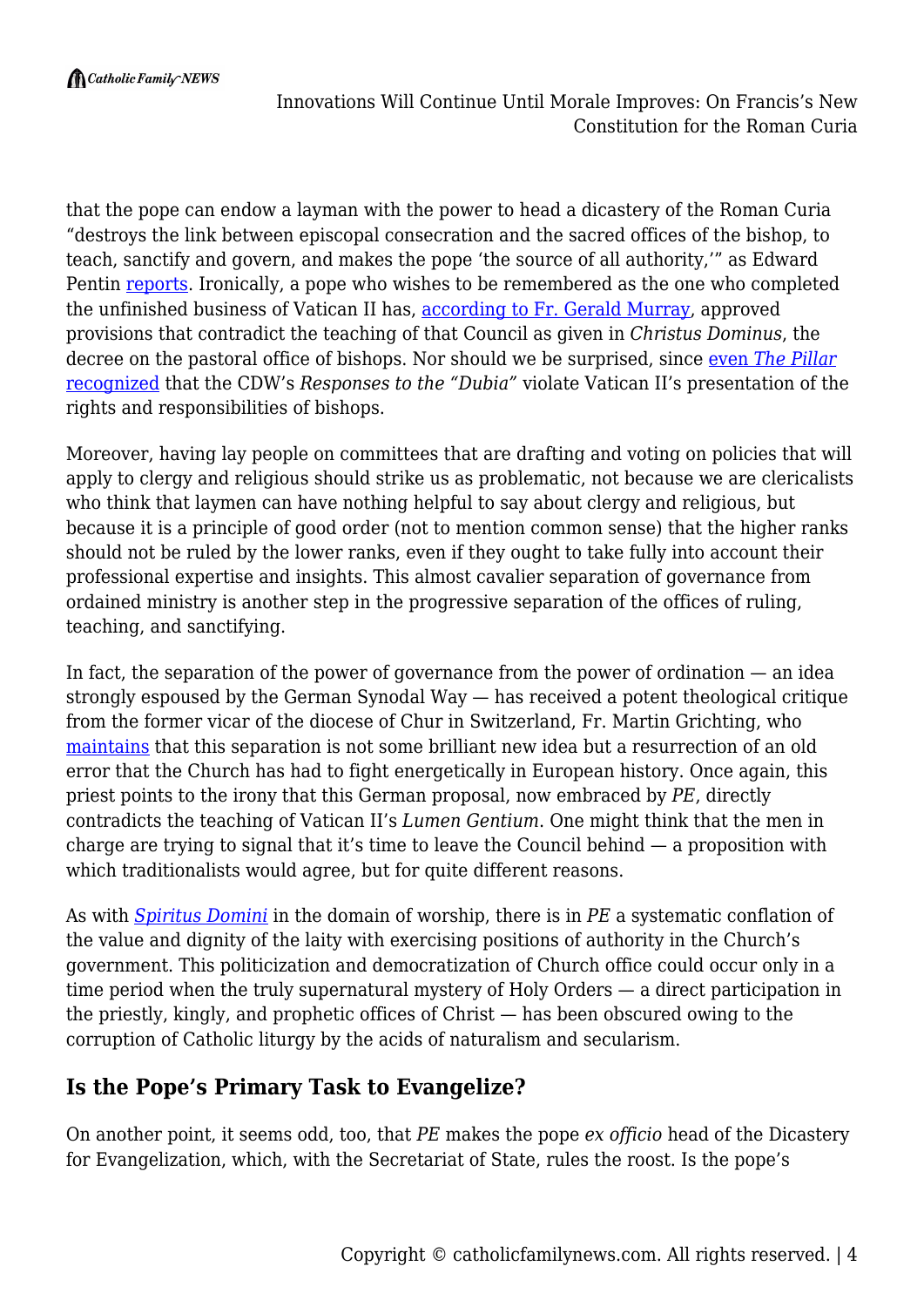$\bigcap$  Catholic Family NEWS

primary task to evangelize? It seems like his traditional function was (to repeat it once again) to rule, teach, and sanctify the members of the Church, creating a favorable environment, so to speak, for the evangelizing efforts of subsidiary members, namely, those we call *missionaries* as well as ordinary laymen in everyday life as they rub shoulders with unbelievers, separated brethren, and the fallen-away. Think of this parallel: a secular ruler's job is not to run the factories or sell the products; rather, he presides over a just society that can provide for its own needs out of its own resources.

The pope may well evangelize incidentally just by being a good model of an ecclesiastical leader, living a life of virtue and celebrating the divine mysteries with befitting splendor and majesty; but he is not a street preacher to the six populated continents. The orienting theme of *PE* looks like an attempt to reduce to institutional form the globetrotting John Paul II-style papacy. However much good his travels may have accomplished, John Paul II was known to have neglected urgent problems in Rome, above all, the appointment of truly good bishops — and this, in spite of the fact that the great authority on canonization, Prospero Lambertini (the future Benedict XIV), took great pains to say that the number one job of a pope, and the number one criterion for papal sanctity, is the appointment of good bishops (see the appendix to *[Are Canonizations Infallible? Revisiting a Disputed Question](http://aroucapress.com/are-canonizations-infallible)*).

Loup Besmond de Senneville [rhapsodizes](https://international.la-croix.com/news/religion/roman-curia-reformed-pope-francis-revolution/15822) as follows:

"The 250 articles clearly show that the goal of the Curia is not to be an administrative apparatus, but to contribute to active evangelization…. Another sign that evangelization is considered a fundamental axis of the Roman Curia's work is that this new dicastery [for Evangelization] appears at the top of the organizational chart, taking the place that was previously occupied by the Congregation for the Doctrine of the Faith. The change is a way of signifying that all the Church's work, including development and defense of doctrine, is at the services of evangelization."

It is very difficult, as mentioned earlier, to understand how evangelization could ever take  $precedence$  — even administratively — over doctrine, and thus, how the dicastery overseeing the latter could be subordinate to that tasked with the former. Is this a realization of the much-vaunted <u>fourth principle of Pope Francis</u>: "Reality is more important than ideas"? That is a page taken straight out of Marxism, in which praxis is superior to theory, or, in Catholic terms, action to contemplation. Can we not see a sort of conflation of governance and evangelization, as if the only activity of the Church is mission? But this is false: she has tasks *ad intra* as well as supreme actions *versus Deum*. The Church's first task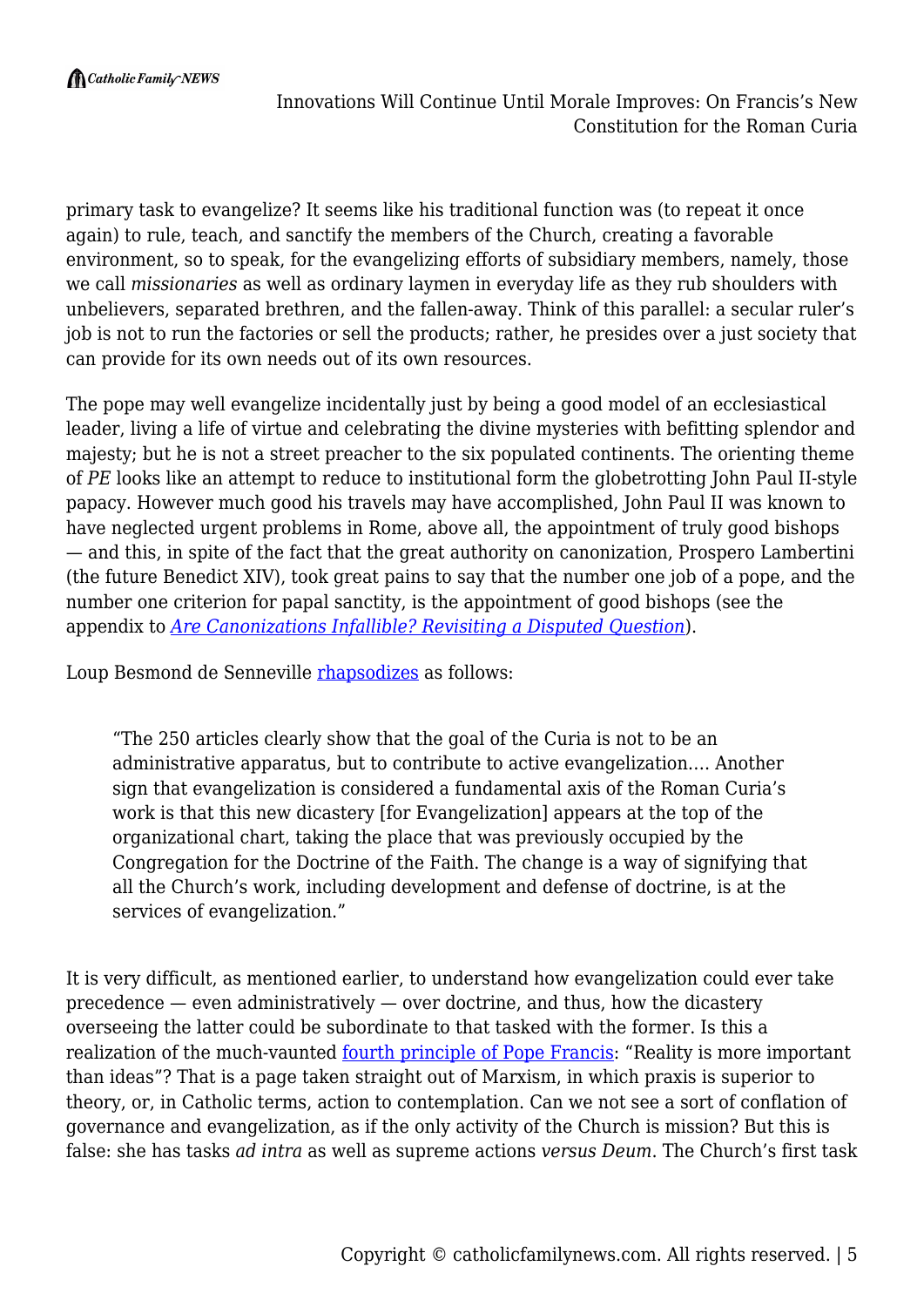is divine worship; her second task is to educate and nourish the members of "the household of the faith" (Gal. 6:10); her third task is to bring others into the Mystical Body. If the priority is inverted, disaster will ensue.

A huge irony of our situation can be missed by no one. It seems, alas, that the more evangelization is talked about, the less evangelizing actually takes place; and the more Catholics are evangelizing, the less time or inclination they will have to talk about it. Preaching the Gospel is real work that takes a person out of himself into opportunity, danger, and heroism, as the Word of God crashes against the internal and external fortifications constructed by "the prince of this world" (John 12:31, 14:30, 16:11) and his infernal craftsmen; talking about preaching the Gospel is largely busy work that takes a person out of his office and into a meeting room. After Vatican II there have been endless meetings, initiatives, pastoral plans, and synods, printed on the paper of countless forests, yet all along the mainstream Church continues to decline in every measurable way.

Let's be honest about it: all this grandstanding about evangelizing is a typhoon of hot air. If the pope and his men were seriously interested in evangelizing, they would welcome with open arms everything that helps modern people rediscover and live the Catholic Faith with zeal. The area where this is happening most obviously today, at least in Europe and America, is Traditional Latin Mass communities, which, if they are simply allowed to exist, soon flourish with young adults, large families, converts, and reverts, not to mention vocations to priestly and religious life.

One would think, surely, that a form of Latin-rite worship and Catholic life that proved effective in nourishing the faithful for over 1,600 years would receive a place of honor in the New Evangelization, to which, paradoxically, it has proved so well suited[.\[1\]](#page--1-0) Yet the pope and his curia mercilessly attack this thriving part of the faithful, while encouraging Amazonian inculturation, LGBTQ outreach, and every other fashionable and controversial progressive program, to the confusion and division of believers. This indicates that, in point of fact, it is not the unchanging Catholic Faith and the Christ Who is "the same yesterday, today, and forever" (Heb. 13:8) that the Vatican wishes to preach, but a Modernist substitute for both: a Faith that has "evolved" to leave behind the Church's heritage, and a Christ Who is no longer the sole Savior of mankind, the one Way to the Father (cf. John 14:6), apart from Whom there is no salvation (cf. Acts 4:2).

It must never be forgotten that the primary justification given for the massive liturgical reform was that it would be "evangelical": Catholic worship would finally reach out to Modern Man and meet him just where he was, and thousands, even millions, would come rushing into the embrace of a Church who had formerly alienated them with her cryptic and cobwebbed ceremonies, held in dark churches with a dead language. Not only did this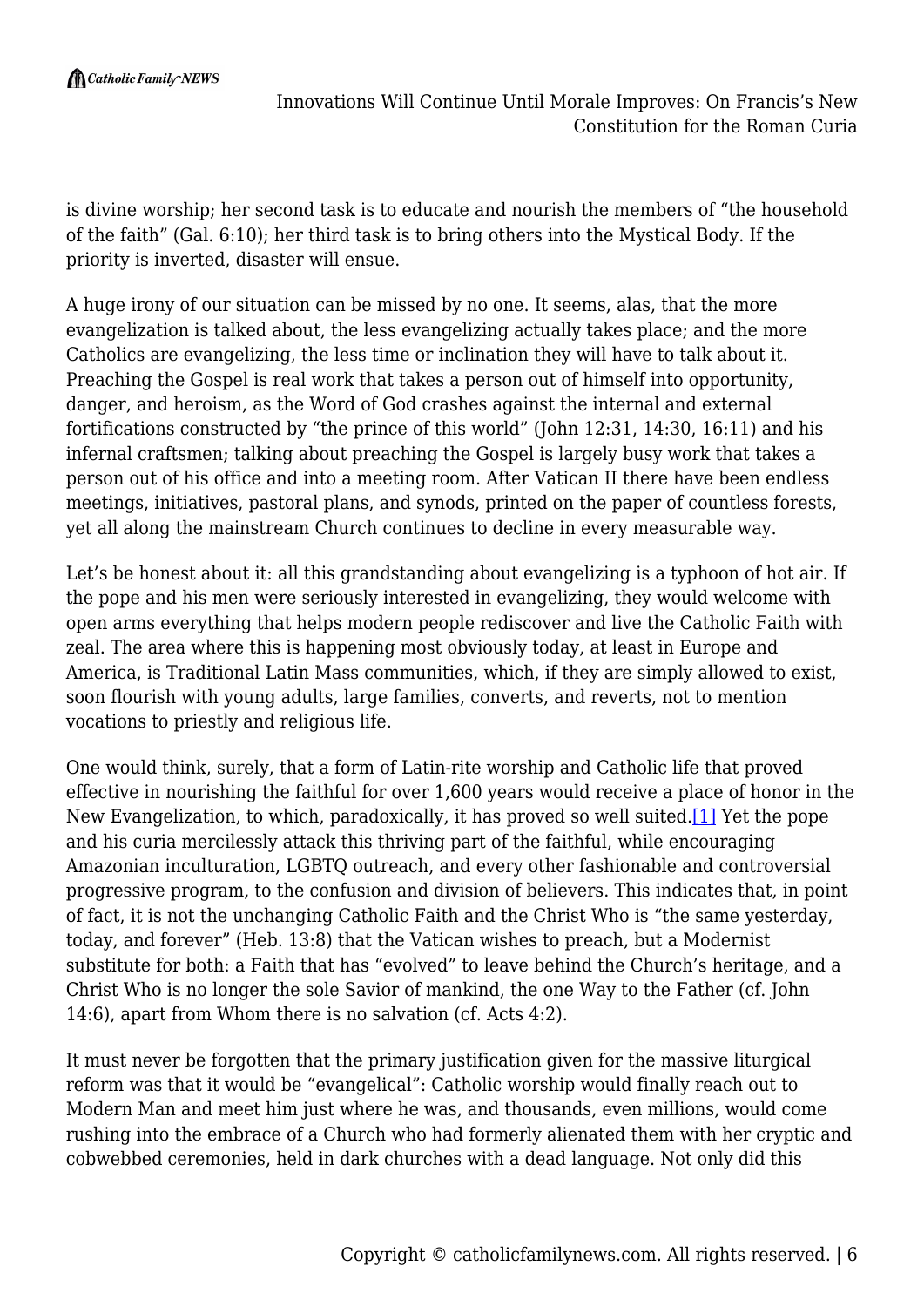utopia of active participation never materialize, the opposite transpired. The congregational song of renewal is burdened with a constant refrain of church closures, parish mergers, payoffs, and settlements.[\[2\]](#page--1-0)

Pardon me, then, while I refuse to believe a single word about "evangelization" that comes forth from the mouths of wolves and serpents who misappropriate their titles and our funds, and leave a charred wasteland wherever they implement their vision.

# **What the Church Really Needs**

Maybe, just maybe, a radically different approach is called for… How about imitating the priorities of the great missionaries of the past: celebrate glorious traditional liturgies; preach sound doctrine "in season, out of season" (2 Tim. 4:2); support Christian marriages and families; show forth the beauty of holiness? This is the short version of the *Praedicate Evangelium* that the Church needs in the Western world.

It is quite true that *PE* is, in some respects, not as radical a document as had been predicted or feared. Many of the nuttier ideas tossed about several years ago seem to have met the fate of many committee brainstorms as the document got passed round and round. Nevertheless, it is radical enough in certain respects, as my comments have shown. De Senneville notes, for example:

"The new constitution profoundly changes the very concept of the Curia's role and purpose…. National and regional episcopal conferences appear in *Praedicate evangelium* as full partners of the Roman See, and not just as structures over which Rome has hierarchical authority. The text also specifies that 'documents of major importance' must henceforth be 'prepared with the advice of the episcopal conferences.'"

This sounds like an absolute bureaucratic nightmare: synodality on steroids. Anyone who knows anything about committee documents knows how bland, weak, blunted, and turgid they tend to become, the larger the committee is and the longer it labors to reach consensus. This is not how the best Roman documents were composed. Think of the social encyclicals of Leo XIII: he found orthodox Catholic ghostwriters he could trust who shared his vision; he let them produce a draft; and he, with impeccable Latinity, revised it. That's all.

It also seems telling that there have been four major curial reforms since Pope Sixtus V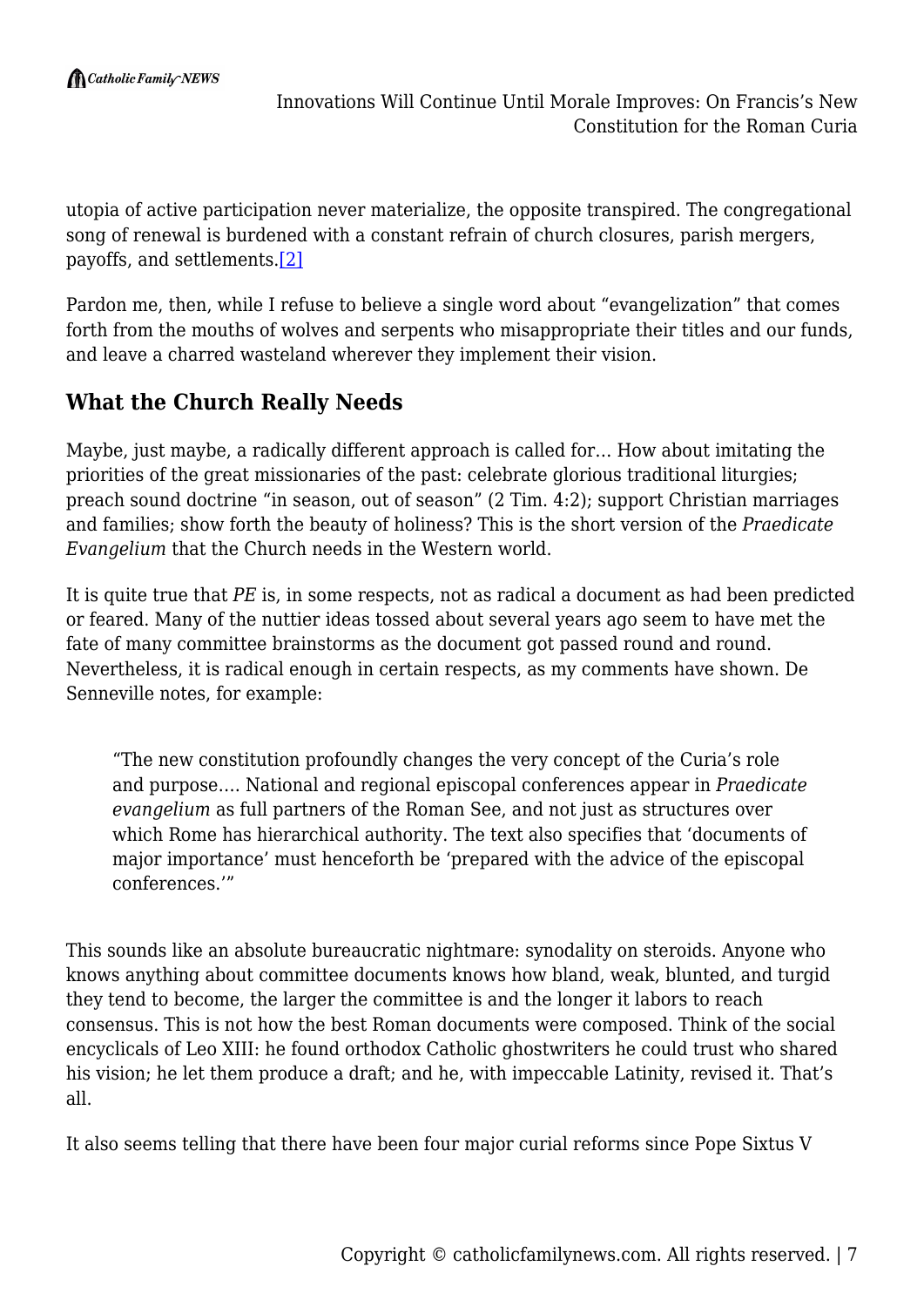structured the Roman Curia in 1588. Note the dates: St. Pius X (1908), Paul VI (1967), John Paul II (1988), Francis (2022). Is there any significance to the fact that the Church was able to "get on" with Sixtus's scheme for 320 years, while three reforms were felt to be needed in the space of only 55 years? To me, that rather sums up the Vatican II problem: a liquefied/liquefying Church, uncertain of itself, uncertain of its direction, uncertain of the hierarchy of reality that should be reflected in its structures of governance. It will be necessary at some point for well-equipped political philosophers and dogmatic theologians — such as those of the *Josias* integralist school — to ponder the implications of the new "political structure" of the Roman Curia.

#### **Authentic Reform Hinges on Good Leaders**

Let us recall an important principle from Leo XIII's encyclical *[Au Milieu des Sollicitudes](https://www.vatican.va/content/leo-xiii/en/encyclicals/documents/hf_l-xiii_enc_16021892_au-milieu-des-sollicitudes.html)*:

"In so much does legislation differ from political power and its form, that under a system of government most excellent in form legislation could be detestable; while quite the opposite under a regime most imperfect in form, might be found excellent legislation… Legislation is the work of men invested with power, and who, in fact, govern the nation; therefore it follows that, practically, the quality of the laws depends more upon the quality of these men than upon the power. The laws will be good or bad accordingly as the minds of the legislators are imbued with good or bad principles, and as they allow themselves to be guided by political prudence or by passion." (nn. 21–22)

Although the *ralliement* of Pope Leo XIII — that is, his effort to convince French Catholics to participate in the Masonic republican government of the time — was a predictable failure, he nevertheless helps us to remember that it is not ultimately a structure or a constitution that rules, but actual human beings invested with power, exercising their offices. A poorlystructured government could still be ruled by men of prudence and sanctity who would use their positions to do good, just as the most admirably structured government could be administered by corrupt criminals and perverse ideologues. At the end of the day, what will matter far more than Francis's new arrangement of deck chairs is who exactly will be sitting in them and what decisions they will reach.

Regardless, therefore, of the arguably bad or good aspects of the new curial structure, the decisive question is who will succeed Francis, who will that pope put into positions of authority, and what policies will they form and follow. We must hope and pray more than ever that the next pope, the future heads of dicasteries, and the work they are destined to